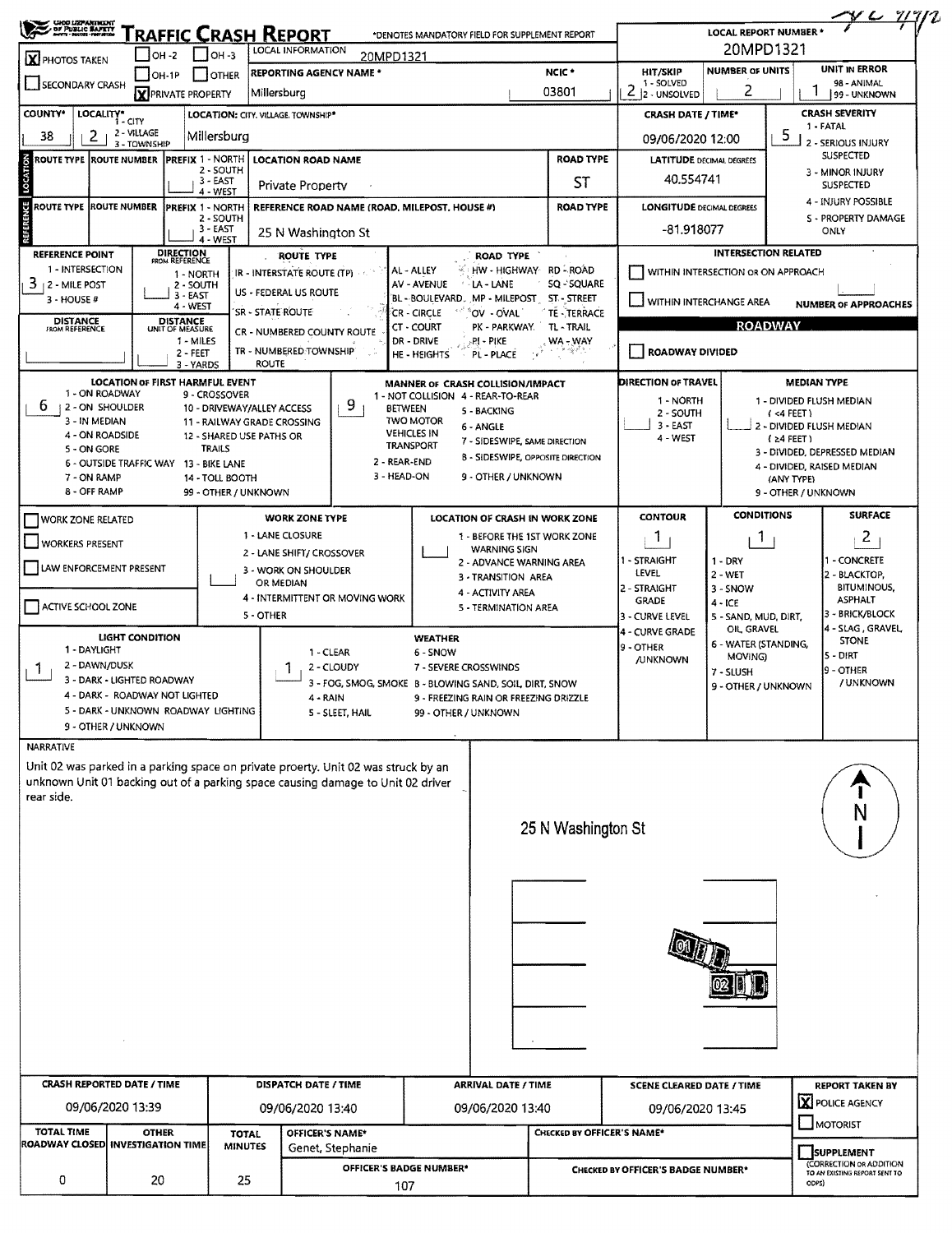## **SERRE UNIT**

**OWNER NAME: LAST, FIRST, MIDDLE (CI SAME AS DRIVER)** 

OWNER ADDRESS: STREET, CITY, STATE, ZIP ( I SAME AS DRIVER)

UNIT#

 $\mathbf{1}$  $\overline{1}$ 

FIRST HARMFUL EVENT

1

**MOST HARMFUL EVENT** 

**OWNER PHONE: AREA CODE (E)** SAME AS DRIVER)



**LOCAL REPORT NUMBER** 

1 - NONE

3 - FUNCTIONAL DAMAGE

3 - UNDETERMINED

9 - OTHER / UNKNOWN

**CONNING BANAGE** 4 - DISABLING DAMAGE

| OН                            |                                                                                       |                                                           |                                                                                          |                                            |                                                         |                                                 | 2 - MINOR DAMAGE         | 4 - DISABLING DAMAGE                                          |
|-------------------------------|---------------------------------------------------------------------------------------|-----------------------------------------------------------|------------------------------------------------------------------------------------------|--------------------------------------------|---------------------------------------------------------|-------------------------------------------------|--------------------------|---------------------------------------------------------------|
|                               | COMMERCIAL CARRIER: NAME, ADDRESS, CITY, STATE, ZIP                                   |                                                           |                                                                                          |                                            |                                                         | COMMERCIAL CARRIER PHONE: INCLUDE AREA CODE     |                          | 9 - UNKNOWN                                                   |
|                               |                                                                                       |                                                           |                                                                                          |                                            |                                                         |                                                 |                          | <b>DAMAGED AREA(S)</b>                                        |
|                               | LP STATE   LICENSE PLATE #                                                            |                                                           | <b>VEHICLE IDENTIFICATION #</b>                                                          |                                            | <b>VEHICLE YEAR</b>                                     | <b>VEHICLE MAKE</b>                             |                          | INDICATE ALL THAT APPLY                                       |
| <b>INSURANCE</b><br>JVERIFIED | <b>INSURANCE COMPANY</b>                                                              |                                                           | <b>INSURANCE POLICY #</b>                                                                |                                            | <b>COLOR</b>                                            | <b>VEHICLE MODEL</b>                            |                          |                                                               |
|                               | <b>TYPE OF USE</b>                                                                    |                                                           | US DOT#                                                                                  |                                            | <b>TOWED BY: COMPANY NAME</b>                           |                                                 |                          |                                                               |
| COMMERCIAL                    | GOVERNMENT                                                                            | IN EMERGENCY<br>RESPONSE                                  |                                                                                          |                                            |                                                         |                                                 | 9                        |                                                               |
| INTERLOCK                     |                                                                                       | # OCCUPANTS                                               | VEHICLE WEIGHT GVWR/GCWR                                                                 |                                            | <b>HAZARDOUS MATERIAL</b><br> MATERIAL<br><b>CLASS#</b> | PLACARD ID#                                     |                          |                                                               |
| <b>DEVICE</b><br>EQUIPPED     | X HIT/SKIP UNIT                                                                       |                                                           | $1 - s10K$ LBS.<br>2 - 10.001 - 26K LBS.                                                 |                                            | RELEASED                                                |                                                 |                          |                                                               |
|                               |                                                                                       |                                                           | $3 - 26K$ LBS.                                                                           |                                            | PLACARD                                                 |                                                 |                          |                                                               |
|                               | 1 - PASSENGER CAR                                                                     | 6 - VAN (9-15 SEATS)                                      | 12 - GOLF CART                                                                           |                                            | 18 - LIMO (LIVERY VEHICLE)                              | 23 - PEDESTRIAN/SKATER                          |                          | 12                                                            |
| 99                            | 2 - PASSENGER VAN<br>(MINIVAN)                                                        | 7 - MOTORCYCLE 2-WHEELED<br>8 - MOTORCYCLE 3-WHEELED      | 13 - SNOWMOBILE<br>14 - SINGLE UNIT                                                      |                                            | 19 - BUS (16+ PASSENGERS)                               | 24 - WHEELCHAIR (ANY TYPE)                      | 10                       | 11                                                            |
|                               | UNIT TYPE 3 - SPORT UTILITY                                                           | 9 - AUTOCYCLE                                             | <b>TRUCK</b>                                                                             | 20 - OTHER VEHICLE<br>21 - HEAVY EQUIPMENT |                                                         | 25 - OTHER NON-MOTORIST<br>26 - BICYCLE         |                          | 10<br>9                                                       |
|                               | VEHICLE<br>4 - PICK UP                                                                | 10 - MOPED OR MOTORIZED<br><b>BICACTE</b>                 | 15 - SEMI-TRACTOR<br>16 - FARM EQUIPMENT                                                 |                                            | 22 - ANIMAL WITH RIDER OR                               | 27 - TRAIN                                      |                          | ŝ                                                             |
|                               | S - CARGO VAN                                                                         | 11 - ALL TERRAIN VEHICLE                                  | 17 - MOTORHOME                                                                           |                                            | ANIMAL-DRAWN VEHICLE                                    | 99 - UNKNOWN OR HIT/SKIP                        |                          | 7<br>m                                                        |
|                               | (ATV/UTV)<br># OF TRAILING UNITS                                                      |                                                           |                                                                                          |                                            |                                                         |                                                 |                          | 6<br>12                                                       |
|                               |                                                                                       |                                                           |                                                                                          |                                            |                                                         |                                                 |                          | 12                                                            |
|                               | WAS VEHICLE OPERATING IN AUTONOMOUS<br>MODE WHEN CRASH OCCURRED?                      |                                                           | 0 - NO AUTOMATION                                                                        |                                            | 3 - CONDITIONAL AUTOMATION 9 - UNKNOWN                  |                                                 |                          |                                                               |
|                               |                                                                                       |                                                           | 1 - DRIVER ASSISTANCE                                                                    |                                            | 4 - HIGH AUTOMATION                                     |                                                 |                          | 10                                                            |
|                               |                                                                                       | <b>MODE LEVEL</b>                                         | 1 - YES 2 - NO 9 - OTHER / UNKNOWN AUTONOMOUS 2 - PARTIAL AUTOMATION 5 - FULL AUTOMATION |                                            |                                                         |                                                 |                          |                                                               |
|                               | 1 - NONE                                                                              | 6 - BUS - CHARTER/TOUR                                    | 11 - FIRE                                                                                | 16 - FARM                                  |                                                         | 21 - MAIL CARRIER                               |                          |                                                               |
|                               | $2 - TAXI$                                                                            | 7 - BUS - INTERCITY                                       | 12 - MILITARY                                                                            |                                            | 17 - MOWING                                             | 99 - OTHER / UNKNOWN                            |                          |                                                               |
| <b>SPECIAL</b>                | 3 - ELECTRONIC RIDE<br><b>SHARING</b>                                                 | 8 - BUS - SHUTTLE                                         | 13 - POLICE                                                                              |                                            | 18 - SNOW REMOVAL                                       |                                                 |                          |                                                               |
|                               | <b>FUNCTION 4 - SCHOOL TRANSPORT</b>                                                  | 9 - BUS - OTHER<br>10 - AMBULANCE                         | 14 - PUBLIC UTILITY<br>15 - CONSTRUCTION EQUIP.                                          |                                            | 19 - TOWING<br>20 - SAFETY SERVICE                      |                                                 |                          |                                                               |
|                               | S - BUS - TRANSIT/COMMUTER                                                            |                                                           |                                                                                          |                                            | <b>PATROL</b>                                           |                                                 |                          | 12<br>12<br>17                                                |
|                               | 1 - NO CARGO BODY TYPE                                                                | 4 - LOGGING                                               | 7 - GRAIN/CHIPS/GRAVEL                                                                   | 11 - DUMP                                  |                                                         | 99 - OTHER / UNKNOWN                            |                          |                                                               |
| <b>CARGO</b>                  | / NOT APPLICABLE<br>$2 - 8US$                                                         | S - INTERMODAL<br>CONTAINER CHASSIS                       | <b>B-POLE</b>                                                                            |                                            | 12 - CONCRETE MIXER                                     |                                                 |                          |                                                               |
| <b>BODY</b>                   | 3 - VEHICLE TOWING                                                                    | 6 - CARGOVAN                                              | 9 - CARGO TANK<br>10 - FLAT BED                                                          |                                            | 13 - AUTO TRANSPORTER<br>14 - GARBAGE/REFUSE            |                                                 |                          | ₩<br>9<br>9<br>-3                                             |
| <b>TYPE</b>                   | ANOTHER MOTOR VEHICLE                                                                 | /ENCLOSED BOX                                             |                                                                                          |                                            |                                                         |                                                 |                          | ⊕∣                                                            |
|                               | 1 - TURN SIGNALS                                                                      | 4 - BRAKES                                                | 7 - WORN OR SLICK TIRES                                                                  |                                            | 9 - MOTOR TROUBLE                                       | 99 - OTHER / UNKNOWN                            |                          |                                                               |
| <b>VEHICLE</b>                | 2 - HEAD LAMPS<br>3 - TAIL LAMPS                                                      | S - STEERING<br><b>6 - TIRE BLOWOUT</b>                   | 8 - TRAILER EQUIPMENT<br><b>DEFECTIVE</b>                                                |                                            | 10 - DISABLED FROM PRIOR<br><b>ACCIDENT</b>             |                                                 |                          |                                                               |
| <b>DEFECTS</b>                |                                                                                       |                                                           |                                                                                          |                                            |                                                         |                                                 | $\Box$ - NO DAMAGE [ 0 ] | U-UNDERCARRIAGE [ 14 ]                                        |
|                               | 1 - INTERSECTION -                                                                    | 4 - MIDBLOCK -                                            | 7 - SHOULDER/ROADSIDE                                                                    |                                            | 10 - DRIVEWAY ACCESS                                    | 99 - OTHER / UNKNOWN                            |                          |                                                               |
|                               | <b>MARKED CROSSWALK</b>                                                               | MARKED CROSSWALK<br>S - TRAVEL LANE -                     | <b>B-SIDEWALK</b>                                                                        |                                            | 11 - SHARED USE PATHS                                   |                                                 | $\Box$ -TOP[13]          | $\Box$ - ALL AREAS [ 15 ]                                     |
| LOCATION                      | NON-MOTORIST 2 - INTERSECTION -<br><b>UNMARKED CROSSWALK</b>                          | OTHER LOCATION                                            | 9 - MEDIAN/CROSSING                                                                      |                                            | OR TRAILS<br>12 - FIRST RESPONDER                       |                                                 |                          | UNIT NOT AT SCENE [ 16 ]                                      |
| AT IMPACT                     | 3 - INTERSECTION - OTHER                                                              | 6 - BICYCLE LANE                                          | <b>ISLAND</b>                                                                            |                                            | AT INCIDENT SCENE                                       |                                                 |                          |                                                               |
|                               | 1 - NON-CONTACT                                                                       | 1 - STRAIGHT AHEAD<br>2 - BACKING                         | 9 - LEAVING TRAFFIC<br>LANE                                                              |                                            | 15 - WALKING, RUNNING,<br>JOGGING, PLAYING              | 21 - STANDING OUTSIDE<br>DISABLED VEHICLE       |                          | <b>INITIAL POINT OF CONTACT</b>                               |
| 3                             | 2 - NON-COLLISION                                                                     | 3 - CHANGING LANES                                        | 10 - PARKED                                                                              |                                            | 16 - WORKING                                            | 99 - OTHER / UNKNOWN                            | 0 - NO DAMAGE            | 14 - UNDERCARRIAGE                                            |
|                               | 3 - STRIKING                                                                          | 4 - OVERTAKING/PASSING<br>PRE-CRASH 5 - MAKING RIGHT TURN | 11 - SLOWING OR STOPPED<br>IN TRAFFIC                                                    |                                            | 17 - PUSHING VEHICLE<br>18 - APPROACHING OR             |                                                 | 99<br><b>DIAGRAM</b>     | 1-12 - REFER TO UNIT 15 - VEHICLE NOT AT SCENE                |
| <b>ACTION</b>                 | 4 - STRUCK                                                                            | <b>ACTIONS</b> 6 - MAKING LEFT TURN                       | 12 - DRIVERLESS                                                                          |                                            | LEAVING VEHICLE                                         |                                                 |                          | 99 - UNKNOWN                                                  |
|                               | <b>S - BOTH STRIKING</b><br>& STRUCK                                                  | 7 - MAKING U-TURN<br><b>8 - ENTERING TRAFFIC</b>          | 13 - NEGOTIATING A CURVE                                                                 | 19 - STANDING                              |                                                         |                                                 | $13 - TOP$               |                                                               |
|                               | 9 - OTHER / UNKNOWN                                                                   | LANE                                                      | 14 - ENTERING OR CROSSING 20 - OTHER NON-MOTORIST<br>SPECIFIED LOCATION                  |                                            |                                                         |                                                 |                          | <b>TRAFFIC</b>                                                |
|                               | 1 - NONE                                                                              |                                                           | B - FOLLOWING TOO CLOSE 13 - IMPROPER START FROM                                         |                                            |                                                         | 18 - OPERATING DEFECTIVE 23 - OPENING DOOR INTO | <b>TRAFFICWAY FLOW</b>   | <b>TRAFFIC CONTROL</b>                                        |
|                               | 2 - FAILURE TO YIELD<br>3 - RAN RED LIGHT                                             | /ACDA<br>9 - IMPROPER LANE                                | A PARKED POSITION<br>14 - STOPPED OR PARKED                                              |                                            | EQUIPMENT<br>19 - LOAD SHIFTING                         | <b>ROADWAY</b><br>99 - OTHER IMPROPER           | 1 - ONE-WAY              | 1 - ROUNDABOUT 4 - STOP SIGN                                  |
| 99                            | 4 - RAN STOP SIGN                                                                     | <b>CHANGE</b>                                             | <b>ILLEGALLY</b>                                                                         |                                            | /FALLING/SPILLING                                       | <b>ACTION</b>                                   | 2 - TWO-WAY              | 2 - SIGNAL<br>5 - YIELD SIGN                                  |
|                               | 5 - UNSAFE SPEED<br>CONTRIBUTING 6 - IMPROPER TURN                                    | 10 - IMPROPER PASSING<br>11 - DROVE OFF ROAD              | 15 - SWERVING TO AVOID<br>16 - WRONG WAY                                                 |                                            | 20 - IMPROPER CROSSING<br>21 - LYING IN ROADWAY         |                                                 |                          | 3 - FLASHER<br>6 - NO CONTROI                                 |
|                               | CIRCUMSTANCES 7 - LEFT OF CENTER                                                      | 12 - IMPROPER BACKING                                     | 17 - VISION OBSTRUCTION                                                                  |                                            | 22 - NOT DISCERNIBLE                                    |                                                 | # OF THROUGH LANES       | <b>RAIL GRADE CROSSING</b>                                    |
|                               |                                                                                       |                                                           |                                                                                          |                                            |                                                         |                                                 | ON ROAD                  | 1 - NOT INVLOVED                                              |
|                               | <b>SEOUENCE OF EVENTS</b>                                                             |                                                           | <b>EVENTS.</b>                                                                           |                                            |                                                         |                                                 | 2                        | 2 - INVOLVED-ACTIVE CROSSING<br>3 - INVOLVED-PASSIVE CROSSING |
| 21<br>1 l                     | 1 - OVERTURN/ROLLOVER                                                                 | 7 - SEPARATION OF UNITS                                   | 12 - DOWNHILL RUNAWAY                                                                    |                                            | 19 - ANIMAL -OTHER                                      | 23 - STRUCK BY FALLING,                         |                          |                                                               |
|                               | 2 - FIRE/EXPLOSION<br>3 - IMMERSION                                                   | <b>B - RAN OFF ROAD RIGHT</b><br>9 - RAN OFF ROAD LEFT    | 13 - OTHER NON-COLLISION 20 - MOTOR VEHICLE IN<br>14 - PEDESTRIAN                        |                                            | TRANSPORT                                               | SHIFTING CARGO OR<br>ANYTHING SET IN            |                          | UNIT / NON-MOTORIST DIRECTION                                 |
|                               | 4 - JACKKNIFE                                                                         | 10 - CROSS MEDIAN                                         | 15 - PEDALCYCLE                                                                          |                                            | 21 - PARKED MOTOR                                       | MOTION BY A MOTOR<br>VEHICLE                    |                          | 1 - NORTH<br>5 - NORTHEAST                                    |
|                               | S - CARGO / EQUIPMENT<br>LOSS OR SHIFT                                                | 11 - CROSS CENTERLINE -<br>OPPOSITE DIRECTION             | 16 - RAILWAY VEHICLE<br>17 - ANIMAL - FARM                                               |                                            | VEHICLE<br>22 - WORK ZONE                               | 24 - OTHER MOVABLE                              |                          | 6 - NORTHWEST<br>2 - SOUTH                                    |
|                               | <b>6 - EQUIPMENT FAILURE</b>                                                          | OF TRAVEL                                                 | 18 - ANIMAL - DEER                                                                       |                                            | <b>MAINTENANCE</b>                                      | OBJECT                                          | <b>FROM</b><br>TO        | $3 - EAST$<br>7 - SOUTHEAST<br>4 - WEST<br><b>B-SOUTHWEST</b> |
|                               | والمستحقق والاستراكات وموالي أوروبا والمهيدان عيندا مارست ومستدعات المتعاطف والمتوارد |                                                           |                                                                                          |                                            | <b>EQUIPMENT</b>                                        | a <del>n ang</del> ang manatana                 |                          | 9 - OTHER / UNKNOW                                            |
|                               | 25 - IMPACT ATTENUATOR 31 - GUARDRAIL END                                             |                                                           | 38 - OVERHEAD SIGN POST                                                                  |                                            | 45 - EMBANKMENT                                         | 52 - BUILDING                                   |                          |                                                               |
|                               | / CRASH CUSHION<br>26 - BRIDGE OVERHEAD                                               | 32 - PORTABLE BARRIER<br>33 - MEDIAN CABLE BARRIER        | 39 - LIGHT / LUMINARIES<br><b>SUPPORT</b>                                                | 46 - FENCE                                 | 47 - MAILBOX                                            | 53 - TUNNEL<br>54 - OTHER FIXED                 | UNIT SPEED               | DETECTED SPEED                                                |
|                               | <b>STRUCTURE</b><br>27 - BRIDGE PIER OR                                               | 34 - MEDIAN GUARDRAIL<br><b>BARRIER</b>                   | 40 - UTILITY POLE<br>41 - OTHER POST, POLE                                               | 48 - TREE                                  | 49 - FIRE HYDRANT                                       | OBJECT<br>99 - OTHER / UNKNOWN                  |                          | 1 - STATED / ESTIMATED SPEED                                  |
|                               | <b>ABUTMENT</b>                                                                       | 35 - MEDIAN CONCRETE                                      | OR SUPPORT                                                                               |                                            | 50 - WORK ZONE                                          |                                                 |                          |                                                               |
|                               | 28 - BRIDGE PARAPET<br>29 - BRIDGE RAIL                                               | <b>BARRIER</b>                                            | 42 - CULVERT<br>36 - MEDIAN OTHER BARRIER 43 - CURB                                      |                                            | <b>MAINTENANCE</b><br>EQUIPMENT                         |                                                 | <b>POSTED SPEED</b>      | 2 - CALCULATED / EDR                                          |
|                               | 30 - GUARDRAIL FACE                                                                   | 37 - TRAFFIC SIGN POST                                    | 44 - DITCH                                                                               | 51 - WALL                                  |                                                         |                                                 |                          | <b>3 UNDETERMINED</b>                                         |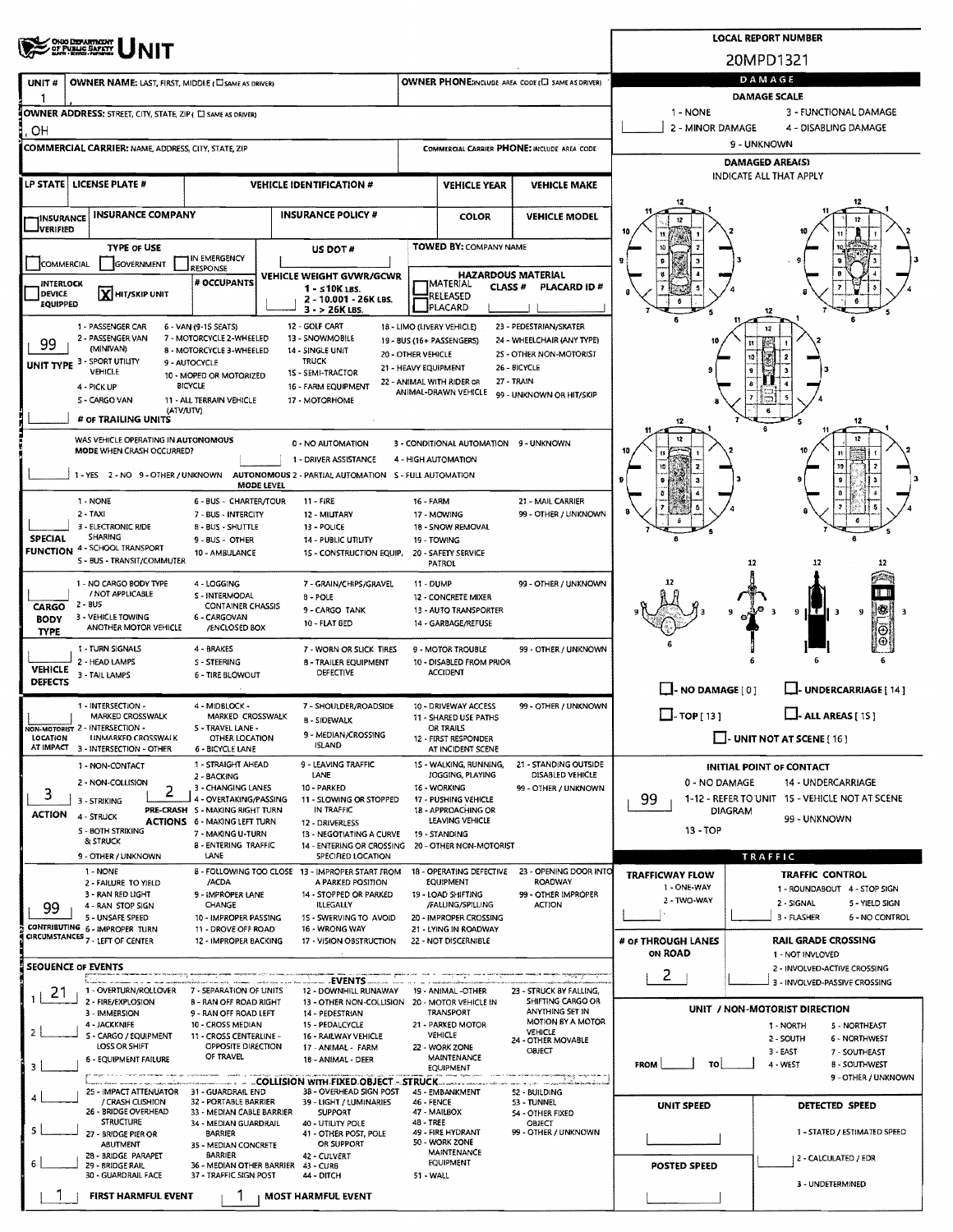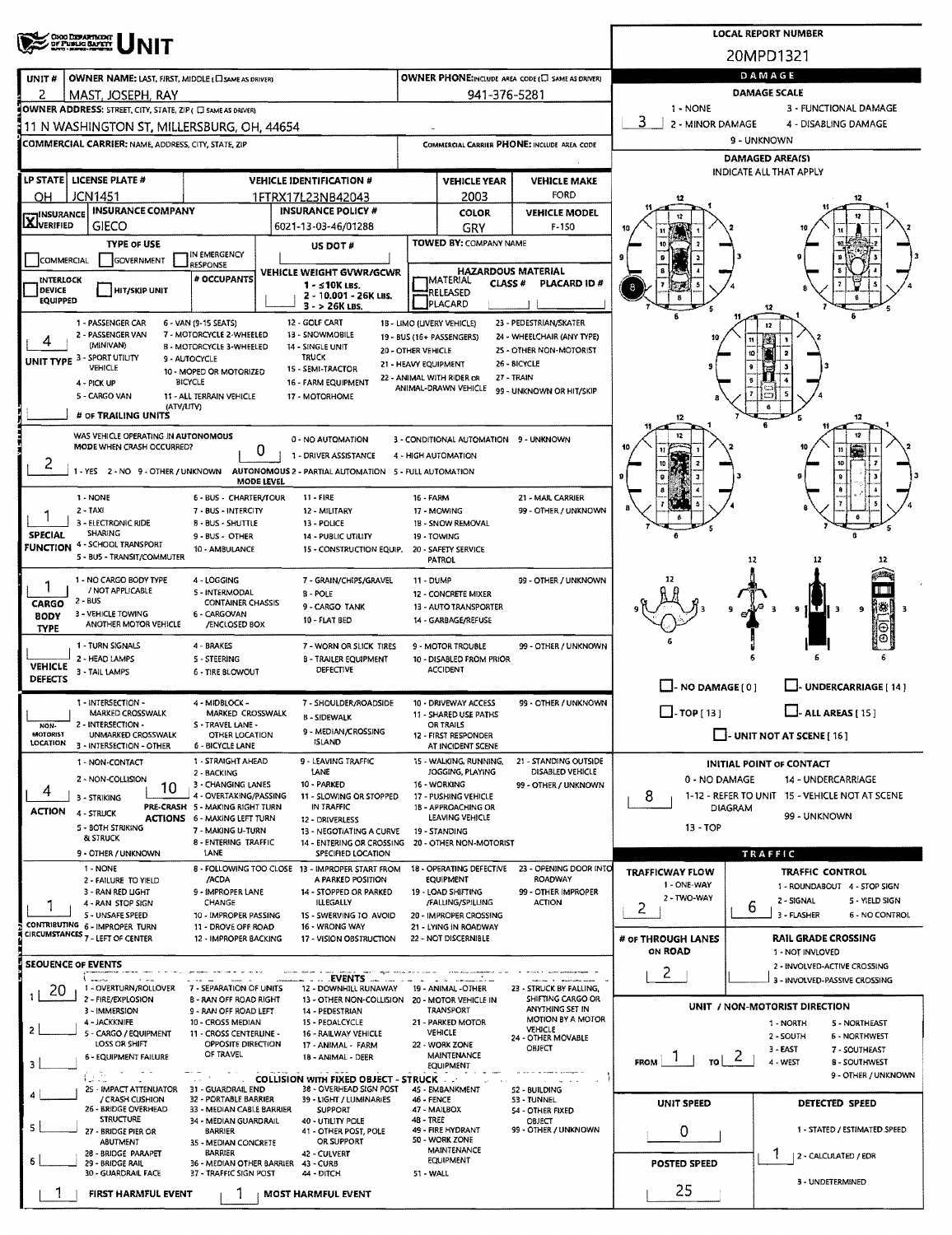|                                                                                                                                                                                                                                                                                                | <b>WE DESCRIPT / NON-MOTORIST</b>                       |                                                                                                                                                                                                                                                                     |                                    |                                                                                                                                                       |                                        |                                                                                                                                     |                      |                                                                                                                                                                                                                                                          |                      | <b>LOCAL REPORT NUMBER</b><br>20MPD1321                                       |                                                                                                                                                                                                                                             |                        |                                                               |                                                                                                                                         |                                    |  |
|------------------------------------------------------------------------------------------------------------------------------------------------------------------------------------------------------------------------------------------------------------------------------------------------|---------------------------------------------------------|---------------------------------------------------------------------------------------------------------------------------------------------------------------------------------------------------------------------------------------------------------------------|------------------------------------|-------------------------------------------------------------------------------------------------------------------------------------------------------|----------------------------------------|-------------------------------------------------------------------------------------------------------------------------------------|----------------------|----------------------------------------------------------------------------------------------------------------------------------------------------------------------------------------------------------------------------------------------------------|----------------------|-------------------------------------------------------------------------------|---------------------------------------------------------------------------------------------------------------------------------------------------------------------------------------------------------------------------------------------|------------------------|---------------------------------------------------------------|-----------------------------------------------------------------------------------------------------------------------------------------|------------------------------------|--|
| UNIT #                                                                                                                                                                                                                                                                                         | <b>NAME: LAST, FIRST, MIDDLE</b>                        |                                                                                                                                                                                                                                                                     |                                    |                                                                                                                                                       |                                        |                                                                                                                                     |                      |                                                                                                                                                                                                                                                          |                      | <b>DATE OF BIRTH</b>                                                          |                                                                                                                                                                                                                                             |                        |                                                               | AGE                                                                                                                                     | <b>GENDER</b>                      |  |
|                                                                                                                                                                                                                                                                                                | <b>ADDRESS: STREET, CITY, STATE, ZIP</b>                |                                                                                                                                                                                                                                                                     |                                    |                                                                                                                                                       |                                        |                                                                                                                                     |                      |                                                                                                                                                                                                                                                          |                      |                                                                               | <b>CONTACT PHONE - INCLUDE AREA CODE</b>                                                                                                                                                                                                    |                        |                                                               |                                                                                                                                         |                                    |  |
| <b>OTORIST / NON-MOTOR</b><br>, OH<br><b>INJURIES IINJURED</b>                                                                                                                                                                                                                                 | TAKEN                                                   | <b>EMS AGENCY (NAME)</b><br>INJURED TAKEN TO: MEDICAL FACILITY (NAME, CITY)                                                                                                                                                                                         |                                    |                                                                                                                                                       |                                        |                                                                                                                                     |                      | <b>SAFETY EQUIPMENT</b><br><b>USED</b>                                                                                                                                                                                                                   |                      | <b>SEATING</b><br><b>DOT-COMPLIANT</b><br><b>POSITION</b>                     |                                                                                                                                                                                                                                             |                        | <b>AIR BAG USAGE</b>                                          |                                                                                                                                         | <b>EJECTION   TRAPPED</b>          |  |
|                                                                                                                                                                                                                                                                                                | B٧<br>OL STATE OPERATOR LICENSE NUMBER                  |                                                                                                                                                                                                                                                                     |                                    |                                                                                                                                                       | <b>LOCAL</b><br><b>OFFENSE CHARGED</b> |                                                                                                                                     |                      | OFFENSE DESCRIPTION                                                                                                                                                                                                                                      |                      | MC HELMET                                                                     |                                                                                                                                                                                                                                             | <b>CITATION NUMBER</b> |                                                               |                                                                                                                                         |                                    |  |
|                                                                                                                                                                                                                                                                                                |                                                         |                                                                                                                                                                                                                                                                     |                                    |                                                                                                                                                       | <b>CODE</b>                            |                                                                                                                                     |                      |                                                                                                                                                                                                                                                          |                      | <b>ALCOHOL TEST</b>                                                           |                                                                                                                                                                                                                                             |                        |                                                               |                                                                                                                                         |                                    |  |
| OL CLASS                                                                                                                                                                                                                                                                                       | <b>ENDORSEMENT</b><br><b>RESTRICTION SELECT UP TO 3</b> |                                                                                                                                                                                                                                                                     | <b>DRIVER</b><br>BY                | ALCOHOL / DRUG SUSPECTED<br>DISTRACTED<br><b>ALCOHOL</b><br>MARIJUANA                                                                                 |                                        |                                                                                                                                     |                      | <b>CONDITION</b>                                                                                                                                                                                                                                         | <b>STATUS</b>        | <b>TYPE</b>                                                                   | VALUE                                                                                                                                                                                                                                       | <b>STATUS</b>          | <b>TYPE</b>                                                   | DRUG TEST(S)                                                                                                                            | RESULTS SELECT UP TO 4             |  |
| UNIT <sup>#</sup>                                                                                                                                                                                                                                                                              | NAME: LAST, FIRST, MIDDLE                               |                                                                                                                                                                                                                                                                     |                                    |                                                                                                                                                       | <b>OTHER DRUG</b>                      |                                                                                                                                     |                      |                                                                                                                                                                                                                                                          |                      |                                                                               | DATE OF BIRTH                                                                                                                                                                                                                               |                        |                                                               | AGE                                                                                                                                     | <b>GENDER</b>                      |  |
|                                                                                                                                                                                                                                                                                                | <b>ADDRESS: STREET, CITY, STATE, ZIP</b>                |                                                                                                                                                                                                                                                                     |                                    |                                                                                                                                                       |                                        |                                                                                                                                     |                      |                                                                                                                                                                                                                                                          |                      | <b>CONTACT PHONE - INCLUDE AREA CODE</b>                                      |                                                                                                                                                                                                                                             |                        |                                                               |                                                                                                                                         |                                    |  |
|                                                                                                                                                                                                                                                                                                |                                                         |                                                                                                                                                                                                                                                                     |                                    |                                                                                                                                                       |                                        |                                                                                                                                     |                      |                                                                                                                                                                                                                                                          |                      |                                                                               |                                                                                                                                                                                                                                             |                        |                                                               |                                                                                                                                         |                                    |  |
| <b>JON-MON</b><br><b>INJURIES</b>                                                                                                                                                                                                                                                              | <b>INJURED</b><br><b>TAKEN</b><br>BY                    | <b>EMS AGENCY (NAME)</b>                                                                                                                                                                                                                                            |                                    |                                                                                                                                                       |                                        | INJURED TAKEN TO: MEDICAL FACILITY (NAME, CITY)                                                                                     |                      | <b>SAFETY EQUIPMENT</b><br>USED                                                                                                                                                                                                                          |                      | <b>SEATING</b><br><b>DOT-COMPLIANT</b><br><b>POSITION</b><br><b>MC HELMET</b> |                                                                                                                                                                                                                                             |                        | AIR BAG USAGE<br><b>EJECTION</b>                              |                                                                                                                                         | <b>TRAPPED</b>                     |  |
| <b>OL STATE</b>                                                                                                                                                                                                                                                                                |                                                         | <b>OPERATOR LICENSE NUMBER</b>                                                                                                                                                                                                                                      |                                    |                                                                                                                                                       | <b>OFFENSE CHARGED</b>                 |                                                                                                                                     | LOCAL<br><b>CODE</b> | <b>OFFENSE DESCRIPTION</b>                                                                                                                                                                                                                               |                      |                                                                               |                                                                                                                                                                                                                                             |                        | <b>CITATION NUMBER</b>                                        |                                                                                                                                         |                                    |  |
| OL CLASS                                                                                                                                                                                                                                                                                       | ENDORSEMENT                                             | <b>RESTRICTION SELECT UP TO 3</b>                                                                                                                                                                                                                                   | <b>DRIVER</b>                      |                                                                                                                                                       |                                        | ALCOHOL / DRUG SUSPECTED                                                                                                            |                      | <b>CONDITION</b>                                                                                                                                                                                                                                         |                      |                                                                               | <b>ALCOHOL TEST</b>                                                                                                                                                                                                                         |                        |                                                               | DRUG TEST(S)                                                                                                                            |                                    |  |
|                                                                                                                                                                                                                                                                                                | BY                                                      |                                                                                                                                                                                                                                                                     |                                    | <b>DISTRACTED</b><br>MARLIUANA<br><b>ALCOHOL</b><br>OTHER DRUG                                                                                        |                                        |                                                                                                                                     |                      |                                                                                                                                                                                                                                                          | <b>STATUS</b>        | TYPE                                                                          | VALUE                                                                                                                                                                                                                                       | <b>STATUS</b>          | <b>TYPE</b>                                                   |                                                                                                                                         | RESULTS SELECT UP TO 4             |  |
| UNIT #                                                                                                                                                                                                                                                                                         |                                                         | NAME: LAST, FIRST, MIDDLE                                                                                                                                                                                                                                           |                                    |                                                                                                                                                       |                                        |                                                                                                                                     |                      |                                                                                                                                                                                                                                                          | DATE OF BIRTH<br>AGE |                                                                               |                                                                                                                                                                                                                                             |                        |                                                               | <b>GENDER</b>                                                                                                                           |                                    |  |
|                                                                                                                                                                                                                                                                                                | <b>ADDRESS:</b> STREET, CITY, STATE, ZIP                |                                                                                                                                                                                                                                                                     |                                    |                                                                                                                                                       |                                        |                                                                                                                                     |                      |                                                                                                                                                                                                                                                          |                      |                                                                               | <b>CONTACT PHONE - INCLUDE AREA CODE</b>                                                                                                                                                                                                    |                        |                                                               |                                                                                                                                         |                                    |  |
| NON-MOTO<br><b>INJURIES INJURED</b>                                                                                                                                                                                                                                                            | <b>TAKEN</b>                                            | <b>EMS AGENCY (NAME)</b>                                                                                                                                                                                                                                            |                                    |                                                                                                                                                       |                                        | INJURED TAKEN TO: MEDICAL FACILITY (NAME, CITY)                                                                                     |                      | <b>SAFETY EQUIPMENT</b><br>USED                                                                                                                                                                                                                          |                      | DOT-COMPLIANT                                                                 | <b>SEATING</b><br>POSITION                                                                                                                                                                                                                  |                        |                                                               |                                                                                                                                         | AIR BAG USAGE   EJECTION   TRAPPED |  |
| 7 LSI                                                                                                                                                                                                                                                                                          | B٧                                                      | OL STATE OPERATOR LICENSE NUMBER                                                                                                                                                                                                                                    |                                    | LOCAL<br><b>OFFENSE CHARGED</b>                                                                                                                       |                                        |                                                                                                                                     |                      | OFFENSE DESCRIPTION                                                                                                                                                                                                                                      |                      | <sup>I</sup> MC HELMET                                                        |                                                                                                                                                                                                                                             |                        | <b>CITATION NUMBER</b>                                        |                                                                                                                                         |                                    |  |
| orok                                                                                                                                                                                                                                                                                           |                                                         |                                                                                                                                                                                                                                                                     |                                    |                                                                                                                                                       |                                        |                                                                                                                                     | <b>CODE</b>          |                                                                                                                                                                                                                                                          | <b>ALCOHOL TEST</b>  |                                                                               |                                                                                                                                                                                                                                             |                        | DRUG TEST(S)                                                  |                                                                                                                                         |                                    |  |
| OL CLASS                                                                                                                                                                                                                                                                                       | <b>ENDORSEMENT</b>                                      | <b>RESTRICTION SELECT UP TO 3</b>                                                                                                                                                                                                                                   | <b>DRIVER</b><br>BΥ                |                                                                                                                                                       | DISTRACTED   ALCOHOL<br>OTHER DRUG     | ALCOHOL / DRUG SUSPECTED<br>MARUUANA                                                                                                |                      | <b>CONDITION</b>                                                                                                                                                                                                                                         | <b>STATUS</b>        | <b>TYPE</b>                                                                   | VALUE                                                                                                                                                                                                                                       | <b>STATUS</b>          | <b>TYPE</b>                                                   |                                                                                                                                         | RESULTS SELECT UP TO 4             |  |
|                                                                                                                                                                                                                                                                                                | INJURIES                                                | <b>SEATING POSITION</b>                                                                                                                                                                                                                                             |                                    | <b>AIR BAG</b>                                                                                                                                        |                                        | OL CLASS                                                                                                                            |                      | OL RESTRICTION(S)                                                                                                                                                                                                                                        |                      |                                                                               | <b>DRIVER DISTRACTION</b>                                                                                                                                                                                                                   |                        |                                                               | <b>TEST STATUS</b>                                                                                                                      |                                    |  |
| ્રાન્ FATAL ક્∛ેરેન્દ્∮<br>2 - SUSPECTED SERIOUS<br><b>INJURY</b><br>3 - SUSPECTED MINOR<br><b>INJURY</b><br>4 - POSSIBLE INJURY "<br>5 - NO APPARENT INJURY                                                                                                                                   |                                                         | 1 - FRONT ELEFT SIDE<br>(MOTORCYCLE DRIVER)<br>2 - FRONT - MIDDLE<br>3 - FRONT - RIGHT SIDE<br>4 - SECOND - LEFT SIDE<br>(MOTORCYCLE PASSENGER)<br>5 - SECOND <sup>2</sup> MIDDLE<br>$\mathcal{A}_1$<br>6 - SECOND <sup>%</sup> RIGHT SIDE<br>7 - THIRD - LEFT SIDE | <b>FRONT/SIDE</b>                  | 1 - NOT DEPLOYED<br>2 - DEPLOYED FRONT<br>3 - DEPLOYED SIDE<br>4'- DEPLOYED BOTH<br>5 - NOT APPLICABLE 1<br>9 - DEPLOYMENT UNKNOWN<br><b>EJECTION</b> | Q.                                     | 1 - CLASS A<br>2 - CLASS B<br>3 - CLASS C<br>4 - REGULAR CLASS.<br><b>(OHIO = D)</b><br>5 - M/C MOPED ONLY<br>6 - NO VALID OL       |                      | 1 - ALCOHOL INTERLOCK<br><b>DEVICE</b><br>12.<br>- CDL INTRASTATE ONLY<br>3 - CORRECTIVE LENSES<br>4 - FARM WAIVER<br><b>IS - EXCEPT CLASS A BUS</b><br>6 - EXCEPT CLASS A<br>& CLASS B BUS<br><b>EXCEPT TRACTOR-TRAILER</b><br>8 - INTERMEDIATE LICENSE |                      | 4                                                                             | - NOT DISTRACTED<br>2 - MANUALLY OPERATING AN<br><b>ELECTRONIC</b><br>COMMUNICATION DEVICE<br>(TEXTING, TYPING,<br><b>FIMI IAI</b> N<br>3'- TALKING ON HANDS-FREE<br>COMMUNICATION DEVICE<br>- TALKING ON HAND-HELD<br>COMMUNICATION DEVICE |                        | 3 - TEST GIVEN,<br>5 - TEST GIVEN,                            | 1 - NONE GIVEN<br>2 - TEST REFÚSED<br>CONTAMINATED SAMPLE<br>/ UNUSABLE<br>4 - TEST GIVEN.<br>RESULTS KNOWN-<br><b>RESULTS UNKNOWN</b>  |                                    |  |
| 1 - NOT TRANSPORTED<br><b>/TREATED AT SCENE</b><br>2 - EMS<br>3 - POLICE                                                                                                                                                                                                                       | <b>INJURIES TAKEN BY</b>                                | (MOTORCYCLE SIDE CAR)<br>8 - Third, Middle<br>9 - THIRD - RIGHT SIDE<br>10-SLEEPER SECTION<br>OF TRUCK CAB<br>11 - PASSENGER IN<br>OTHER ENCLOSED CARGO                                                                                                             | 1 - NOT EJECTED                    | 2 - PARTIALLY EJECTED<br>3 - TOTALLY EJECTED<br>4 - NOT APPLICABLE<br><b>TRAPPED</b>                                                                  |                                        | OL ENDORSEMENT<br>H - HAZMAT<br>M - MOTORCYCLE<br>P - PASSENGER                                                                     |                      | <b>RESTRICTIONS</b><br><b>LEARNER'S PERMIT</b><br><b>RESTRICTIONS</b><br>10 - UMITED TO DAYLIGHT<br><b>ONLY</b><br>11 - LIMITED TO EMPLOYMENT<br>12 - LIMITED - OTHER                                                                                    |                      |                                                                               | - OTHER ACTIVITY WITH AN<br><b>-ELECTRONIC DEVICE</b><br><b>6 - PASSENGER</b><br>7 - OTHER DISTRACTION<br>INSIDE THE VEHICLE<br><b>8 - OTHER DISTRACTION</b><br><b>OUTSIDE THE VEHICLE</b>                                                  |                        | 1 - NONE<br>2 - BLOOD<br>3 - URINE<br>4 - BREATH<br>5 - OTHER |                                                                                                                                         | <b>ALCOHOL TEST TYPE</b>           |  |
| 9 - OTHER / UNKNOWN<br>1 - NONE USED<br>2 - SHOULDER BELT ONLY<br>USED <b>And State</b><br>3 - LAP BELT ONLY USED                                                                                                                                                                              | వం క<br><b>SAFETY EQUIPMENT</b>                         | AREA (NON-TRAILING UNIT,<br>BUS, PICK-UP WITH CAP)<br>2 PASSENGER IN<br>UNENCLOSED CARGO AREA 3<br><b>13 - TRAILING UNIT</b><br>14 - RIDING ON VEHICLE<br><b>EXTERIOR</b><br>(NON-TRAILING UNIT)                                                                    | 1 - NOT TRAPPED<br>$\div$ FREED BY | 2- EXTRICATED BY<br>MECHANICAL MEANS<br>NON-MECHANICAL MEANS                                                                                          |                                        | <b>N - TANKER</b><br>{Q - MOTOR SCOOTER<br>R - THREE-WHEEL<br><b>MOTORCYCLE</b><br>S - SCHOOL BUS<br><b>T - DOUBLE &amp; TRIPLE</b> |                      | 13 - MECHANICAL DEVICES<br>(SPECIAL BRAKES, HAND.<br><b>CONTROLS, OR OTHER ALM</b><br><b>ADAPTIVE DEVICES)</b><br>14 - MILITARÝ VEHICLES ONLY<br>15 - MOTOR VEHICLES<br>WITHOUT AIR BRAKES<br>16 - OUTSIDE MIRROR                                        |                      |                                                                               | <b>9 - OTHER / UNKNOWN</b><br><b>CONDITION</b><br>- APPARENTLY NORMAL<br>2 - PHYSICAL IMPAIRMENT<br>3 - EMOTIONAL (E.G.<br>DEPRESSED, ANGRY,<br>DISTURBED) (2009)                                                                           |                        | $1 - \text{NONE}$<br>2 - BLOOD<br>3 - URINE<br>4 - OTHER      | <b>DRUG TEST TYPE</b>                                                                                                                   | <b>DRUG TEST RESULT(S)</b>         |  |
| 4 - SHOULDER & LAP BELT.<br><b>USED</b><br>5 - CHILD RESTRAINT SYSTEM<br>- FORWARD FACING<br>6 - CHILD RESTRAINT SYSTEM<br>- REAR FACING<br>7 - BOOSTER SEAT<br>8 - HELMET LISED<br>9 - PROTECTIVE PADS USED<br>(ELBOWS, KNEES, ETC)<br>10 - REFLECTIVE CLOTHING<br>11 - LIGHTING - PEDESTRIAN |                                                         | 15 - NON-MOTORIST.<br>99 - OTHER / UNKNOWN                                                                                                                                                                                                                          |                                    |                                                                                                                                                       |                                        | <b>TRAILERS</b><br>X - TANKER / HAZMAT<br><b>GENDER</b><br><b>F-FEMALE</b><br>M - MALE<br>U - OTHER / UNKNOWN                       |                      | 17 - PROSTHETIC AID<br>18 - OTHER                                                                                                                                                                                                                        |                      |                                                                               | 4 - ILLNESS<br>S - FELL ASLEEP, FAINTED,<br><b>FATIGUED, ETC.</b><br><b>6 - UNDER THE INFLUENCE OF</b><br>MEDICATIONS / DRUGS /<br>ALCOHOL<br>9 - OTHER / UNKNOWN                                                                           |                        | 5 - COCAINE<br>7 - OTHER '                                    | 1 - AMPHETAMINES<br>2 - BARBITURATES<br>3 - BENZODIAZEPINES<br>4 - CANNABINOIDS<br>6 - OPIATES / OPIOIDS<br><b>8 - NEGATIVE RESULTS</b> |                                    |  |
| / BICYCLE ONLY<br>99 - OTHER / UNKNOWN                                                                                                                                                                                                                                                         |                                                         |                                                                                                                                                                                                                                                                     |                                    |                                                                                                                                                       |                                        |                                                                                                                                     |                      |                                                                                                                                                                                                                                                          |                      |                                                                               |                                                                                                                                                                                                                                             |                        |                                                               |                                                                                                                                         |                                    |  |

 $\bar{\gamma}$ 

 $\sim$   $\epsilon$